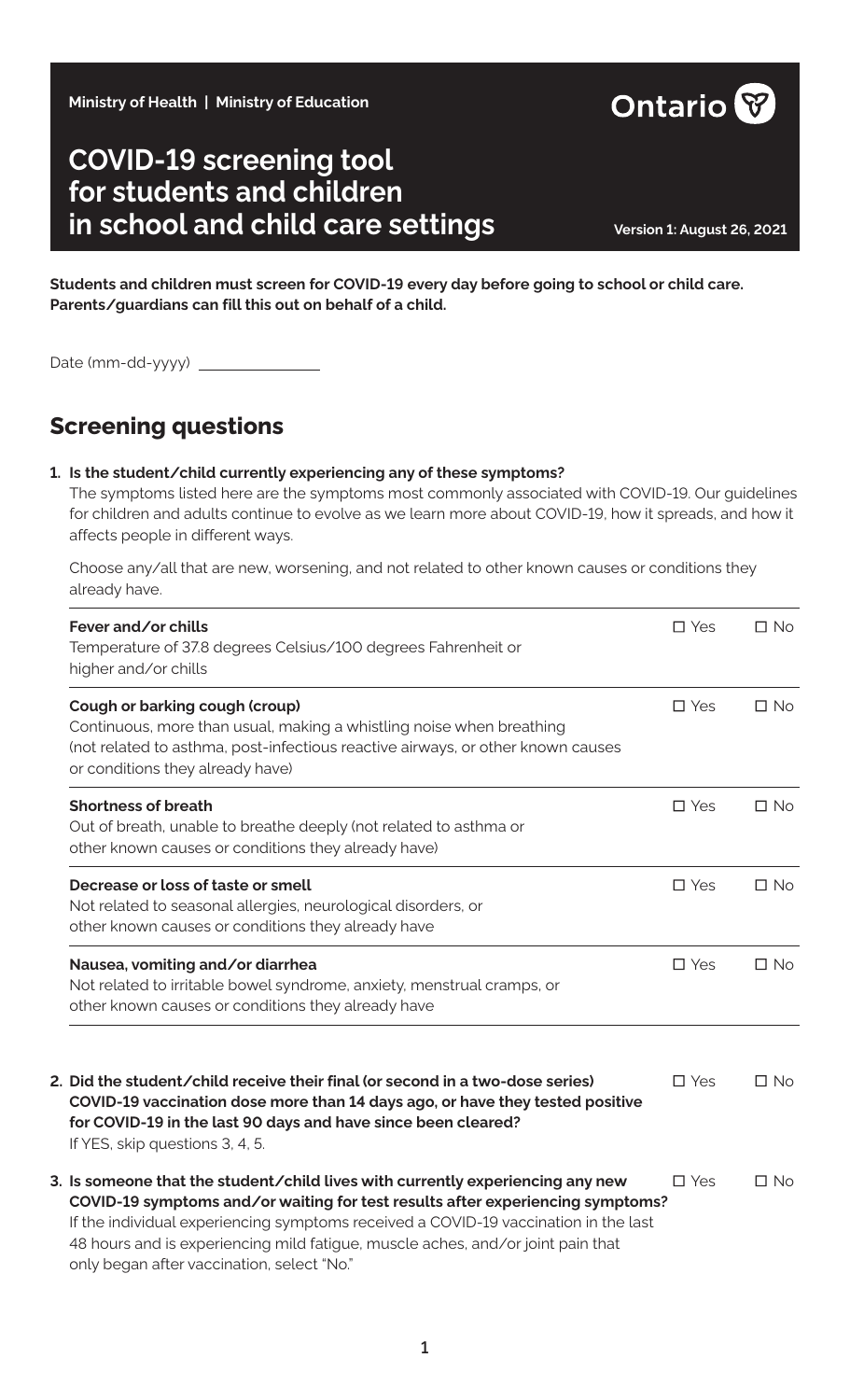| 4. In the last 10 days, has the student/child been identified as a "close contact"<br>of someone who currently has COVID-19?<br>If public health has advised you that you do not need to self-isolate, select "No."                                                                                                         | $\Box$ Yes | $\square$ No |
|-----------------------------------------------------------------------------------------------------------------------------------------------------------------------------------------------------------------------------------------------------------------------------------------------------------------------------|------------|--------------|
| 5. In the last 10 days, has the student/child received a COVID Alert exposure<br>notification on their cell phone?<br>If they already went for a test and got a negative result, select "No."                                                                                                                               | $\Box$ Yes | $\Box$ No    |
| 6. In the last 14 days, has the student/child travelled outside of Canada AND:<br>• been advised to quarantine as per the federal quarantine requirements<br>AND/OR<br>• is the student/child under the age of 12 and not fully vaccinated?<br>If travel was solely due to a cross border custody arrangement, select "No." | $\Box$ Yes | $\Box$ No    |
| 7. Has a doctor, health care provider, or public health unit told you that the<br>student/child should currently be isolating (staying at home)?<br>This can be because of an outbreak or contact tracing.                                                                                                                  | $\Box$ Yes | $\Box$ No    |
| 8. In the last 10 days, has the student/child tested positive on a rapid antigen<br>test or a home-based self-testing kit?                                                                                                                                                                                                  | $\Box$ Yes | $\square$ No |

If the student/child has since tested negative on a lab-based PCR test, select "No."

### **Results of screening questions**

D

- **If you answered "YES" to any of the symptoms included under question 1, do not go to school or child care.**
	- **•** The student/child must isolate (stay home) and not leave except to get tested or for a medical emergency.
	- **•** Talk with a doctor/health care provider to get advice or an assessment, including if the student/child needs a COVID-19 test.
		- Siblings or other people in your household must stay at home until the student/child showing symptoms tests negative, or is cleared by your public health unit, or is diagnosed with another illness. Household members who are fully vaccinated or previously positive for COVID-19 in the last 90 days and have since been cleared are not required to stay home.
	- **•** Contact your school/child care provider to let them know about this result.

#### **If you answered "YES" to question 3, do not go to school or child care.**

- **•** The student/child must isolate (stay home) and not leave except to get tested or for a medical emergency.
- **•** The student/child can return to school or child care after the individual with symptoms tests negative, is cleared by your local public health unit, or is diagnosed with another illness.
- **•** Contact your school/child care provider to let them know about this result.

#### **If you answered "YES" to question 4, do not go to school or child care.**

- **•** The student/child must isolate (stay home) for 10 days and not leave except to get tested or for a medical emergency.
- **•** Talk with a doctor/health care provider to get advice or an assessment, including if they need a COVID-19 test. The student/child can only return to school/child care after 10 days, even if they get a negative test result, as long as they do not develop any symptoms.
	- Siblings and other people in your household can go to school, child care or work, but must not leave the home for other non-essential reasons. Household members who are fully vaccinated or previously positive for COVID-19 in the last 90 days and have since been cleared are not required to stay home.
- **•** If the student/child develops symptoms or tests positive, contact your local public health unit or doctor/health care provider for more advice.
- **•** Contact your school/child care provider to let them know about this result.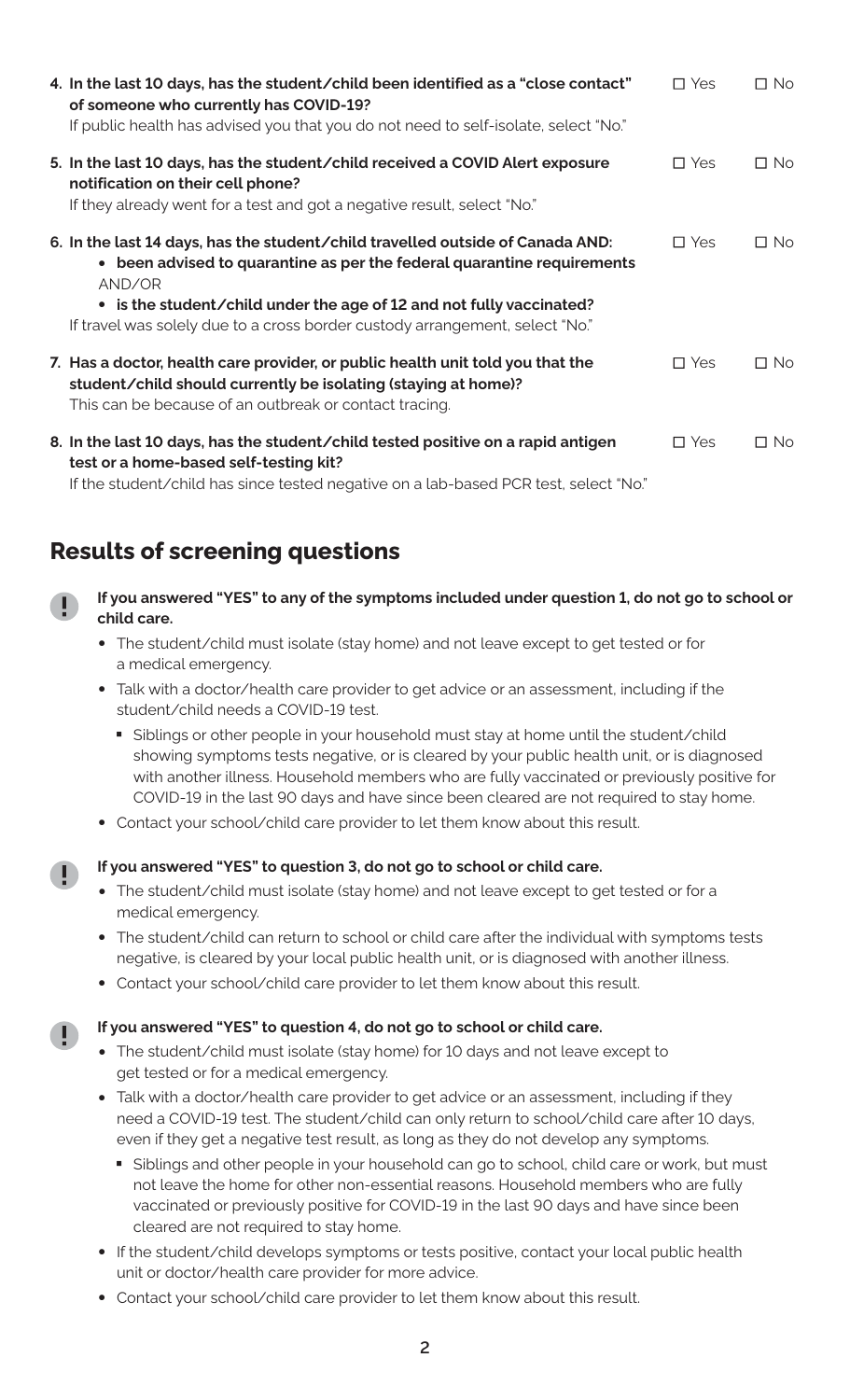#### **If you answered "YES" to question 5, do not go to school or child care.**

- **•** The student/child must isolate (stay home) and not leave except to get tested or for a medical emergency.
- **•** Visit an assessment centre to get them a COVID-19 test.
	- If they test negative (they do not have the virus), they can return to school/child care.<br>■ If they test positive (they have the virus), they need to continue isolating and can return
	- only after they are cleared by your local public health unit.
- **•** If they develop symptoms, contact your local public health unit or doctor/health care provider for more advice.
	- Siblings or other people in your household can go to school, child care or work, but must not leave the home for other, non-essential reasons until the individual who got the COVID alert tests negative, or is cleared by your local public health unit. Household members who are fully vaccinated or previously positive for COVID-19 in the last 90 days and have since been cleared are not required to stay home.
- **•** Contact your school/child care provider to let them know about this result.

#### **If you answered "YES" to question 6, do not go to school or child care.**

- **•** The student/child must follow federal guidelines for individuals who have travelled internationally, including not going to school/child care for 14 days after their arrival and getting tested as per federal requirements.
- **•** If the student/child has been directed to quarantine, they must stay home for 14 days and not leave except to get tested or for a medical emergency. For more information on federal requirements for travellers, please see the [Government of Canada's website](https://travel.gc.ca/travel-covid/travel-restrictions/isolation).
- **•** If the student/child develops symptoms and/or tests positive, contact your local public health unit or doctor/health care provider for more advice.
- **•** Contact your school/child care provider to let them know about this result.

#### **If you answered "YES" to question 7, do not go to school or child care.**

- **•** The student/child must isolate (stay home) and not leave except to get tested or for a medical emergency.
- **•** Follow the advice of public health. The student/child can return to school/child care after they are cleared by your local public health unit.
- **•** If the student/child develops symptoms, contact your local public health unit or doctor/health care provider for more advice.
	- Siblings or other people in your household must stay at home until the student/child tests negative, or is cleared by your public health unit. Household members who are fully vaccinated or previously positive for COVID-19 in the last 90 days and have since been cleared are not required to stay home.
- **•** Contact your school/child care provider to let them know about this result.

#### **If you answered "YES" to question 8, do not go to school or child care.**

- **•** The student/child must isolate (stay home) and not leave except to get tested or for a medical emergency.
- **•** Visit an assessment centre to get them a COVID-19 test.
	-
	- If they test negative (they do not have the virus), they can return to school/child care.<br>■ If they test positive (they have the virus), they need to continue isolating and can return only after they are cleared by your local public health unit.
- **•** If they develop symptoms, contact your local public health unit or doctor/health care provider for more advice.
- **•** Siblings or other people in your household must isolate until the individual who tested positive on the rapid antigen test or home-based self-testing kit tests negative on a PCR test or is cleared by the local public health unit. Household members who are fully vaccinated or previously positive for COVID-19 in the last 90 days and have since been cleared are not required to isolate.
- **•** Contact your school/child care provider to let them know about this result